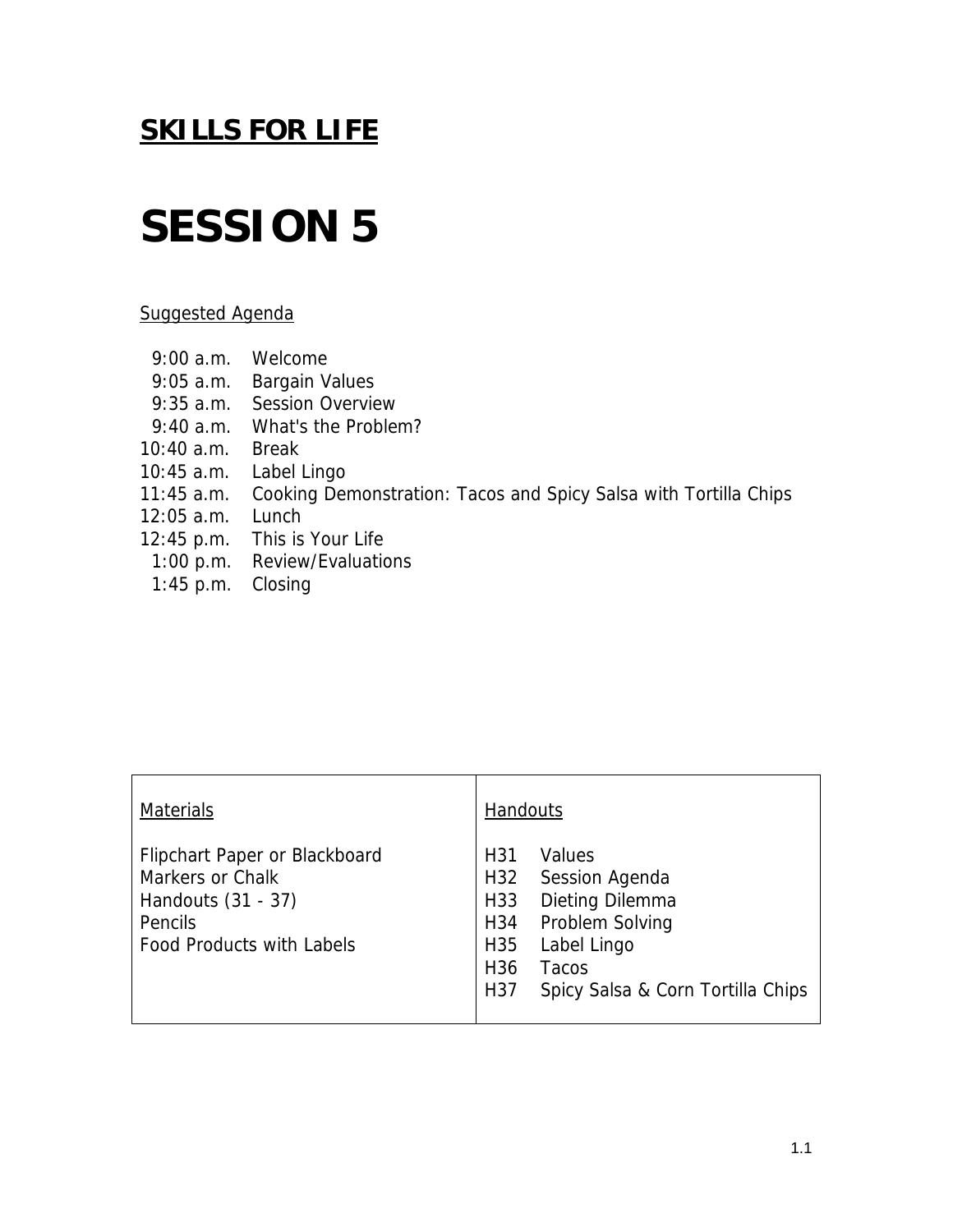# **TRAINING GUIDE**

**Participant Objectives and Activities:** Successful participants will be able to:

1. Recognize the power of personal values and the differences that exist among participants in the Club.

**• Describe the information about personal values on Handout 31 to participants and provide them with a copy. Have participants rank the list from 1 to 10 in order of importance and decide which three values listed on the handout are least important and remove them. (10 min.) Meet in small groups and try to form a consensus on what three values to drop. (10 min.) Reunite as a large group to discuss the results. Ask participants for other values to add to the list. (10 min.) (Time: 30 min.)** 

2. Identify the goals and objectives of this session.

**• Review the goals and objectives listed below with participants. Pass out the Session Agenda (Handout 32). (Time: 5 min.)** 

#### $GOAI$  S:

- 1. Enjoy ourselves.
- 2. Become healthier and happier.
- 3. LMA food, nutrition, and cooking.
- 4. LMA other issues of interest.

#### OBJECTIVES:

- 1. Define and identify personal values.
- 2. Identify the five basic problem solving steps.
- 3. Describe the parts of food labels.
- 4. Describe steps in preparing Tacos and Spicy Salsa.

(Transition): "Let's spend some time talking about something else that everyone has: problems."

3. Discuss how personal behaviors impact our problem-solving abilities.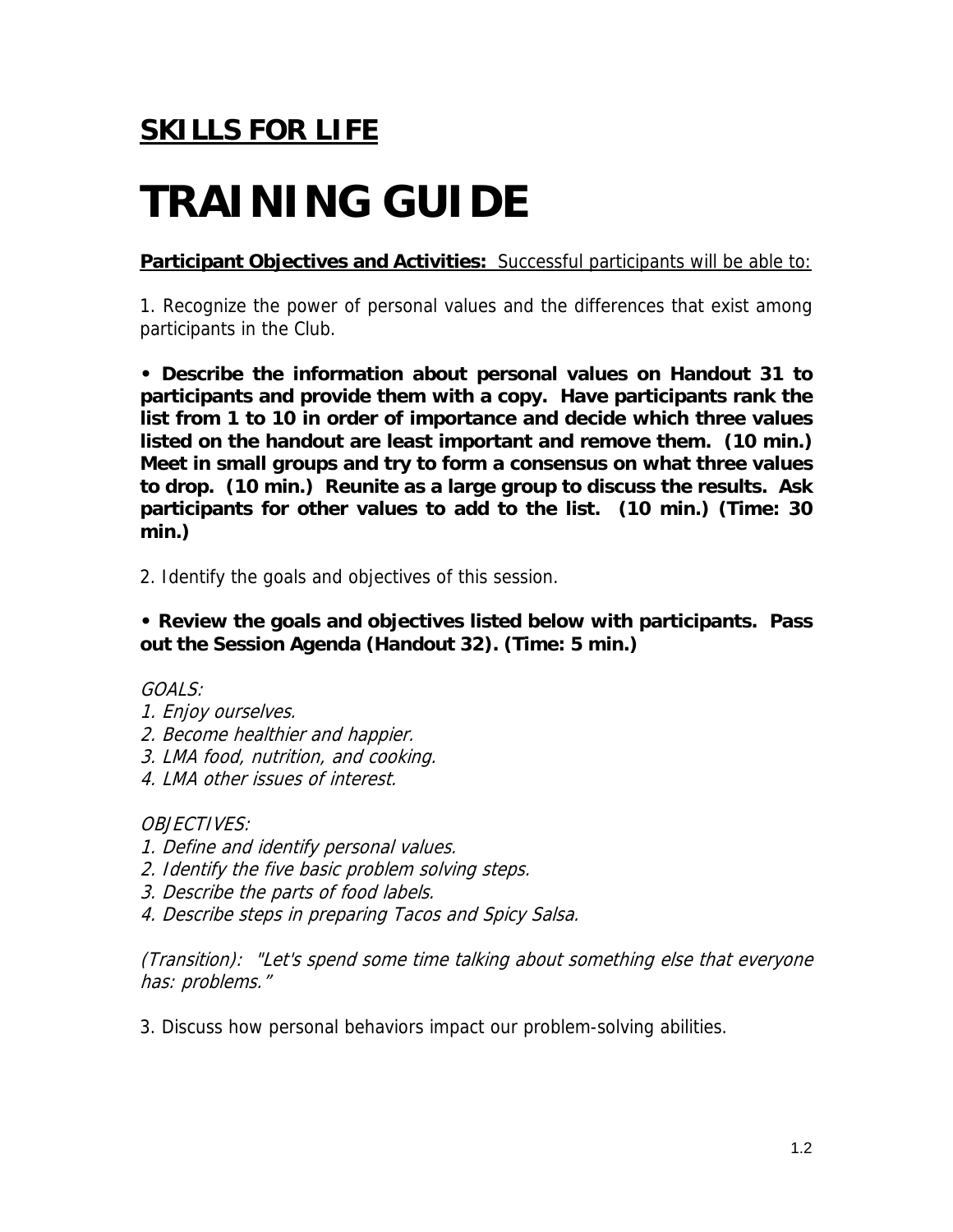**• Have individuals sit alone and complete this statement: "The worst way I ever handled a problem was when \_\_\_\_\_\_\_\_\_\_\_\_\_\_." Have them think about the reasons why. (10 min.) Report on these reasons in a large group. (5 min.)** 

**Discussion points might include:** 

- o **How many people do the same thing over and over without trying something new?**
- o **How many people try to get information or assistance?**
- o **How many people give up after the first try?**

**We tend to solve problems in ways that are comfortable. This may mean that we try the same method over and over even though it never works. (5 min.) (Time: 20 min.)** 

**• To illustrate how we all are creatures of habit, have participants try and cross their arms with the left arm on top (rather than on the bottom where it usually is). Is this uncomfortable or difficult to do?** 

(Transition): "Not having a clear set of steps to follow is one reason why people have trouble solving their problems. Think how the results from the problem we just tried to solve might have been different if we had followed specific steps."

4. Identify important components of problem solving.

**• Analyze a case study: Provide the participants with Handout 33. Read it aloud to the group. In small groups, have them identify any steps or things that they think were done correctly or incorrectly. (15 min.) Report their findings to the large group. (10 min.) (Time: 25 min.)** 

**• Give each participant Handout 34 and review the problem solving steps with them. Refer back to the case study as needed to discuss points.** 

**• Tell participants that they will be talking about problem solving again next session. Between now and the next session, they are to think about a problem they have had trouble solving, and attempt to work through the steps on Handout 34 with it.** 

**• In a large group, ask participants, "Knowing what you know now, if you could go back and change the way you tried to solve your worst problem, what would you do differently?" (Time: 15 min.)**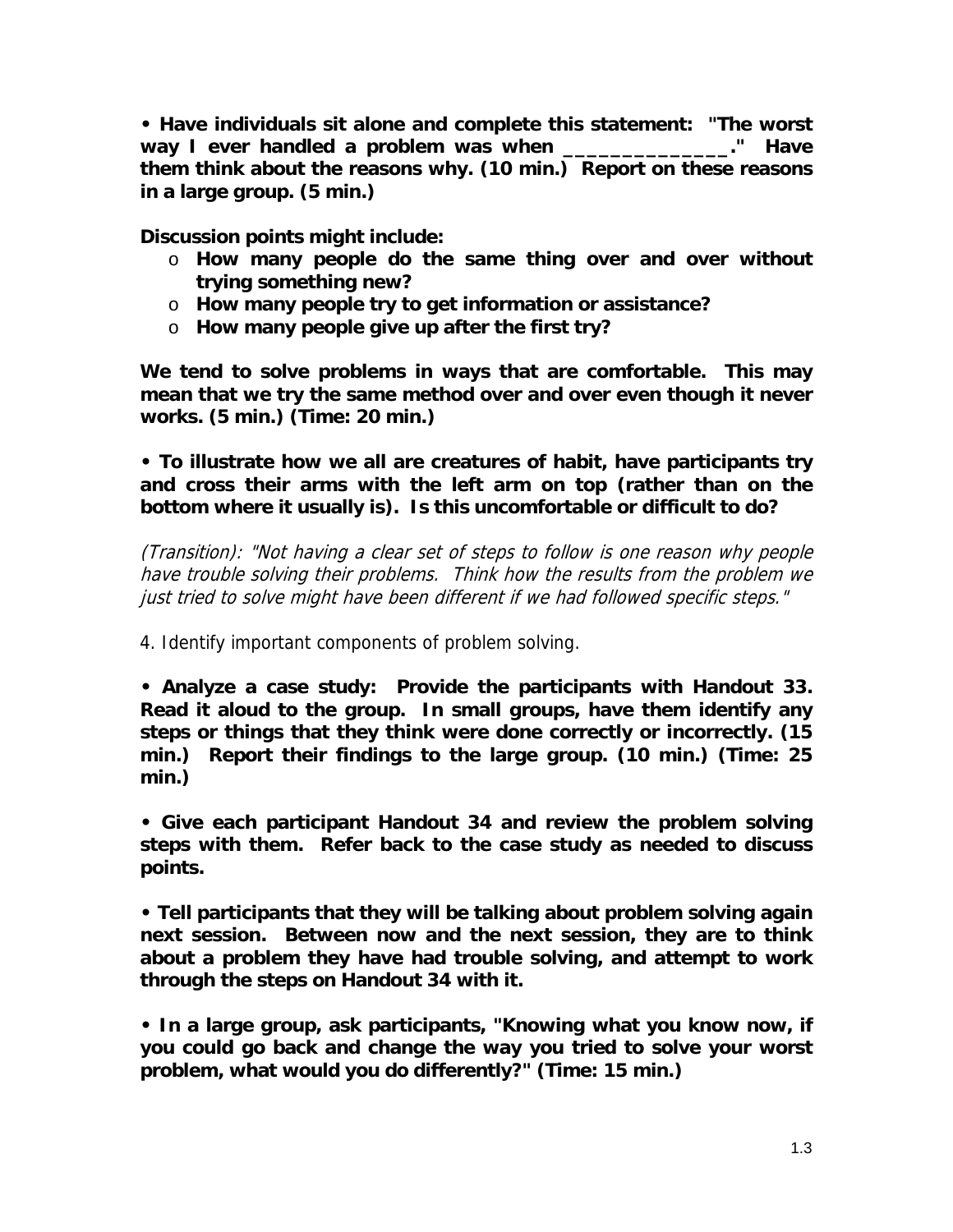(Transition): "Now we want to change gears to our food and nutrition topic for the day, food labeling. You can learn a lot about foods from their label, so this is a very important topic."

5. Describe food labeling.

**• Discuss how foods are currently labeled. Why are foods labeled? Are all foods labeled? Show examples.** 

- o **Pertinent facts to mention include:**
- o **Nutrition labels are required on most foods.**
- o **Labeling regulations apply to approximately 200,000 individual foods.**
- o **Most foods in the grocery store are required by law to have food labels. Examples of foods that don't need labels include freshly baked bread and deli foods. Labels are not required on foods less than 12" square that would not fit labels. However, a phone number or address where information can be obtained must be included.**
- o **Informative posters are required near fresh meat, poultry, and fish counters.**
- o **Foods are tested at laboratories to verify their ingredients.**
- o **Surveys claim that eight out of ten people read food labels. (Time: 15 min.)**
- 6. Describe the key components and terminology of food labels.

**• Give the participants Handout 35 and discuss new food labeling components and terminology; highlight key words that participants might look for on food packaging as well as words to avoid. (15 min.) Then in small groups, participants should be detectives and compare two food labels from the same type of product (e.g., cereal), identify the healthiest one and report to the large group. Food items could be brought in by participants or supplied by the instructor. (15 min.) Participants might hang page 1 of Handout 36 on their refrigerator to remind them of the key words. (Time: 30 min.)** 

**• Discuss foods that have a high fat and/or sodium content, in particular on foods that have `hidden' fat or sodium content like commercial baked goods (i.e., pop-tarts) or condiments (i.e., ketchup).** 

**• Give out more products and labels for participants to examine during lunch. Answer individual questions and have them decide which products are the healthiest based on the label.**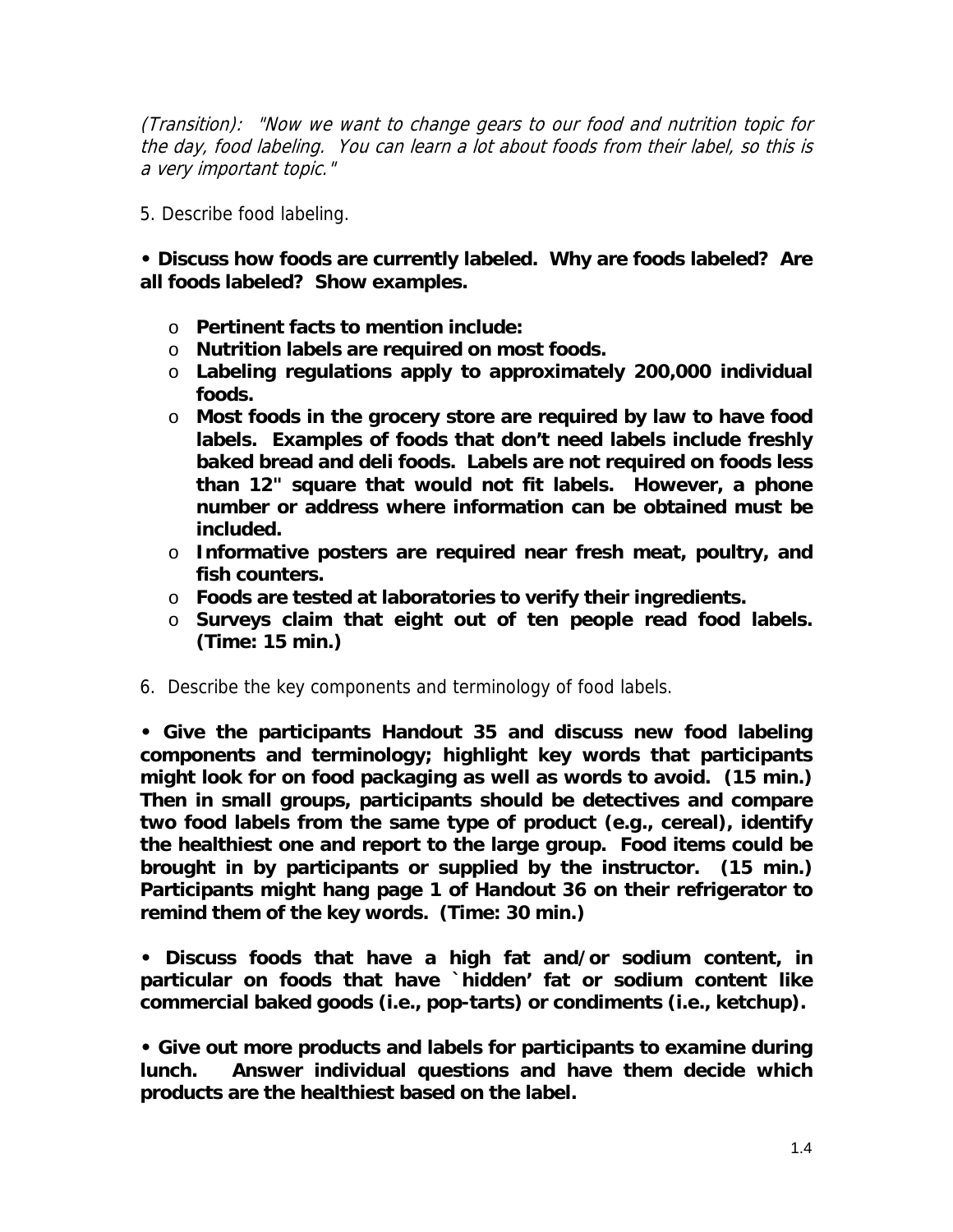**• Assign participants to examine the food labels on products they have at home. Have them bring in the healthiest product to discuss with the group at the next session. Assign different food groups. (Time: 15 min.)** 

7. Describe the procedures for preparing a recipe item and prepare the meal at home.

**• Discuss the ingredients, equipment, and procedures for preparing the menu items (Handouts 36 & 37). Discuss substitutions, variations, and any other pertinent information. (Time: 20 min.)** 

(After Lunch Initiator): "Now I want you to take some time and reflect on one objective or goal that you would like to accomplish. Think back to the goal you set last session."

8. Write a personal goal that includes strategies to achieve and evaluate it.

**• Refer to goals and objectives instructions from previous Sessions and adapt to current Session as appropriate. (Time: 25 min.)** 

9. Review/Evaluation

**• Review concepts previously discussed in Club sessions. Play the Food Game or give a Nutrition Quiz and/or use evaluation/closing exercises as time permits. (SEE Appendix 14 & 15.) (Time: 30 min.)**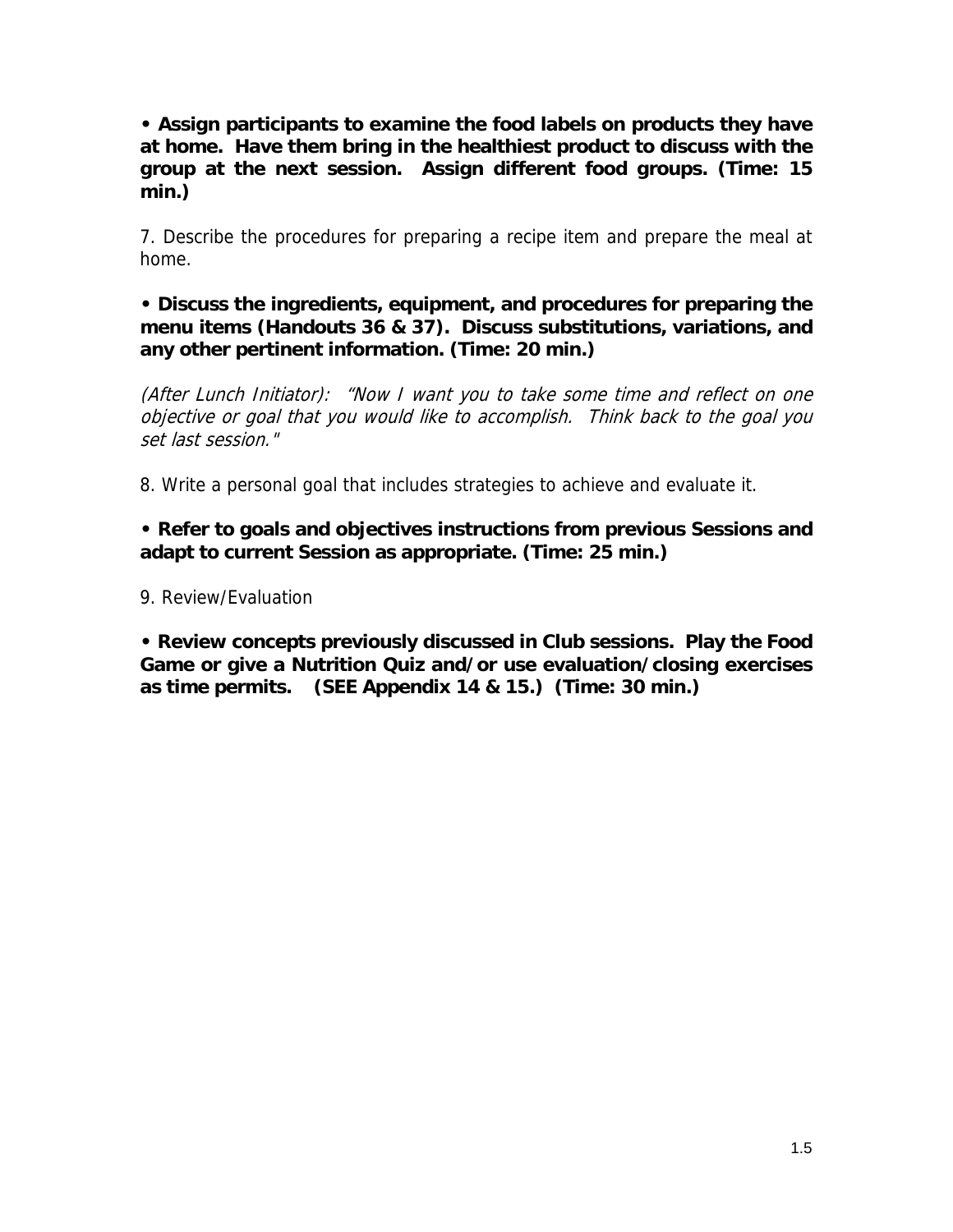# **VALUES**



Our values are what matter most to us. They can be very specific items such as a car or an abstract idea such as honesty. Other examples of values include money, material possessions, family, and friendship. It is important to understand what our values are because they direct the ways in which we work and live. We make many choices based on them. For example, a person who most values time with their family might choose a lower paying job over a higher paying one because it offers better hours that allow more family time.

Values are also one of the key reasons we have conflicts with other people. Everybody's values are at least a little different. Even our own values sometimes conflict, but usually one value wins out over another. For example, perhaps we could make more money by selling a "clunker" car to an unsuspecting person, but we value honesty more than money so we won't do that.

Values are learned as we are growing up from parents, friends, teachers, religious leaders, other people, and experiences. Many of our values stay the same throughout our life, but others do not. We may decide at some point in our life to try and change a personal value, or an event may cause us to look at something in a different way. For example, moving away from our parents or a friend could remind us of the importance of those relationships. As a result, we might make more efforts to stay in touch and "connect" with them. Hence, when a value changes, our behavior often changes too.

Directions: Take a few minutes to look at the list of 10 personal values you can have below. Decide which 3 are less important and scratch them out. Of the remaining values, choose the one that is most important to you:

- o to have some honest, close friendships
- o to have an enjoyable leisurely life
- o to have job success and satisfaction
- o to be very wealthy
- o to be an honest person
- o to have a meaningful love relationship
- o to have a meaningful spiritual life
- o to have a long and healthy life
- o to continue to learn and gain knowledge
- o to have a secure and positive family life

Source: Various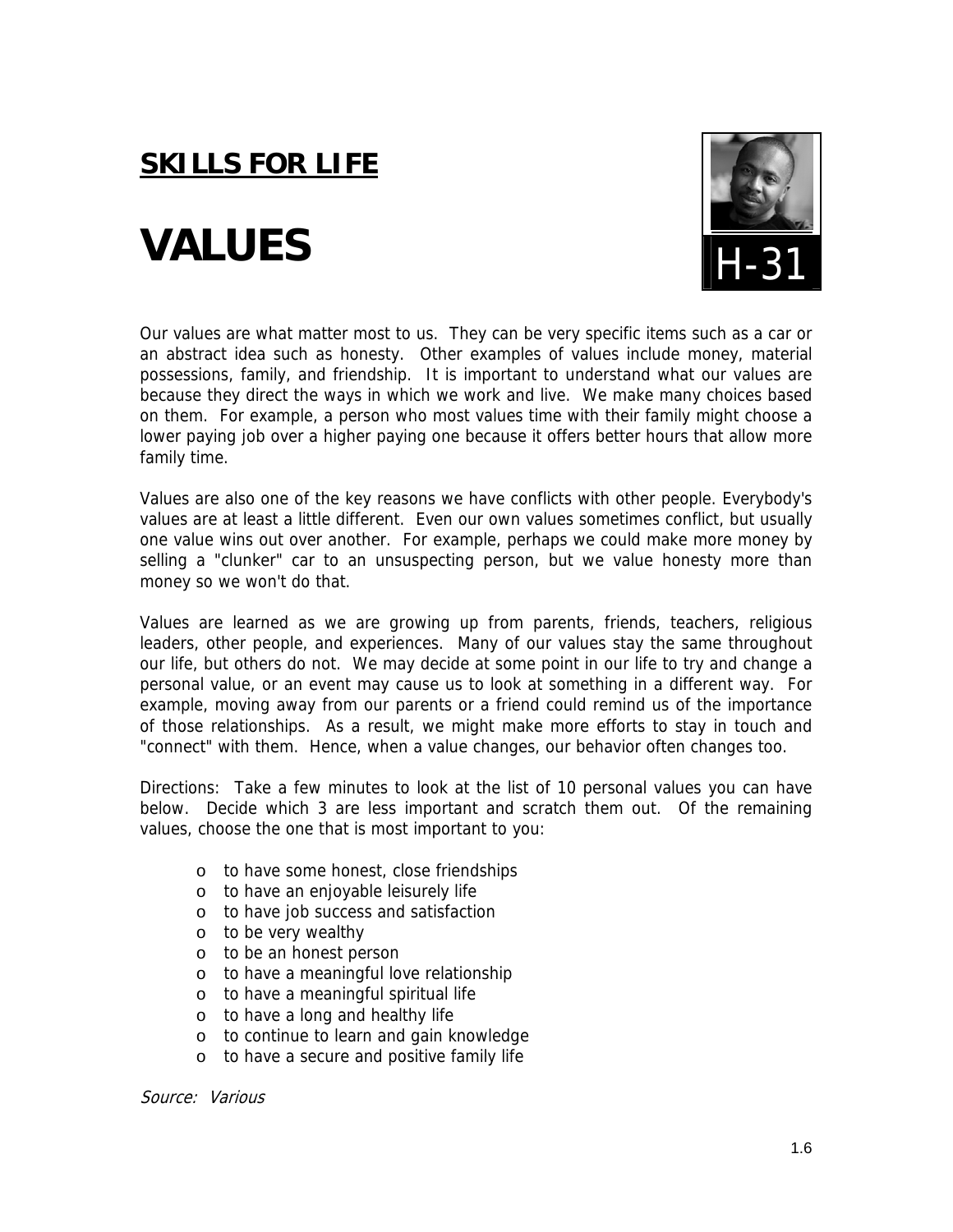# SESSION AGENDA **H-32**



BARGAIN VALUES What things and people do you value most? How does this affect the decisions that you make?

SESSION OVERVIEW

WHAT'S THE PROBLEM? Do you ever have problems? We will discuss the 5 basic steps that you can use to solve them.

LABEL LINGO Most packaged foods have labels that describe their ingredients. How often do you look at labels? Do you understand all the words you see?

THE COOK'S CORNER Mexican food is very popular in the U.S. Today's recipes are Tacos and Spicy Salsa with Corn Tortilla Chips.

LUNCH Try it. You'll like it.

THIS IS YOUR LIFE Set a personal goal to accomplish.

CLOSING AND EVALUATION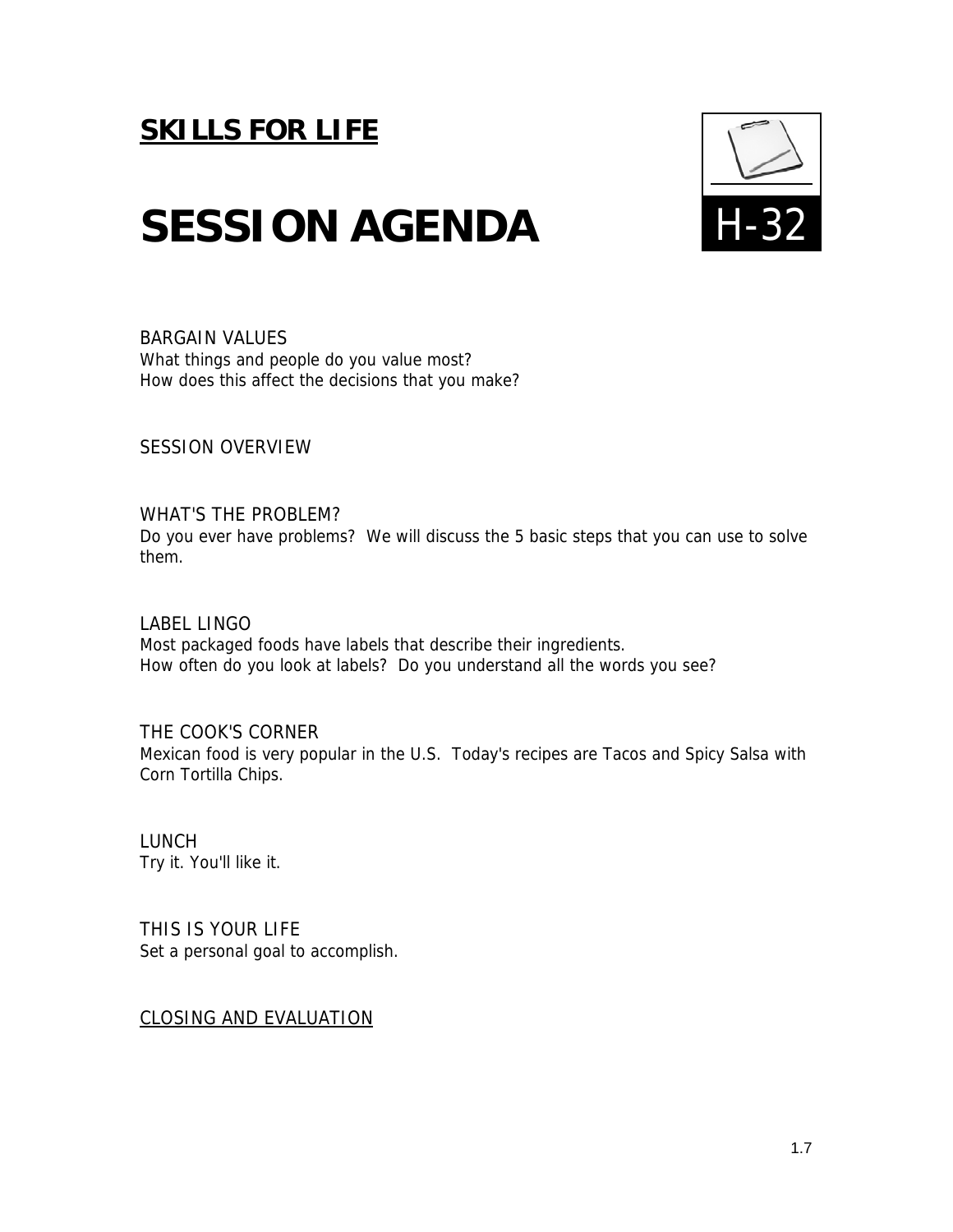# **DIETING DILEMMA**



1 of 2

You are married with two young children. You know that your family diet is not the greatest. Among other things, you are eating too much fat and not getting enough vitamins and nutrients. Unfortunately, your husband and children are very particular about what they eat. There is not a whole lot of time or money to prepare most meals. What can you do to improve the family diet?

Develop a plan to deal with this problem using the five problem solving steps.

1. Identify and define the problem.

• What is happening now?

• What do you want to happen in the future?

2. Identify the important facts.

• What are the obstacles to solving this problem? What will keep things from changing?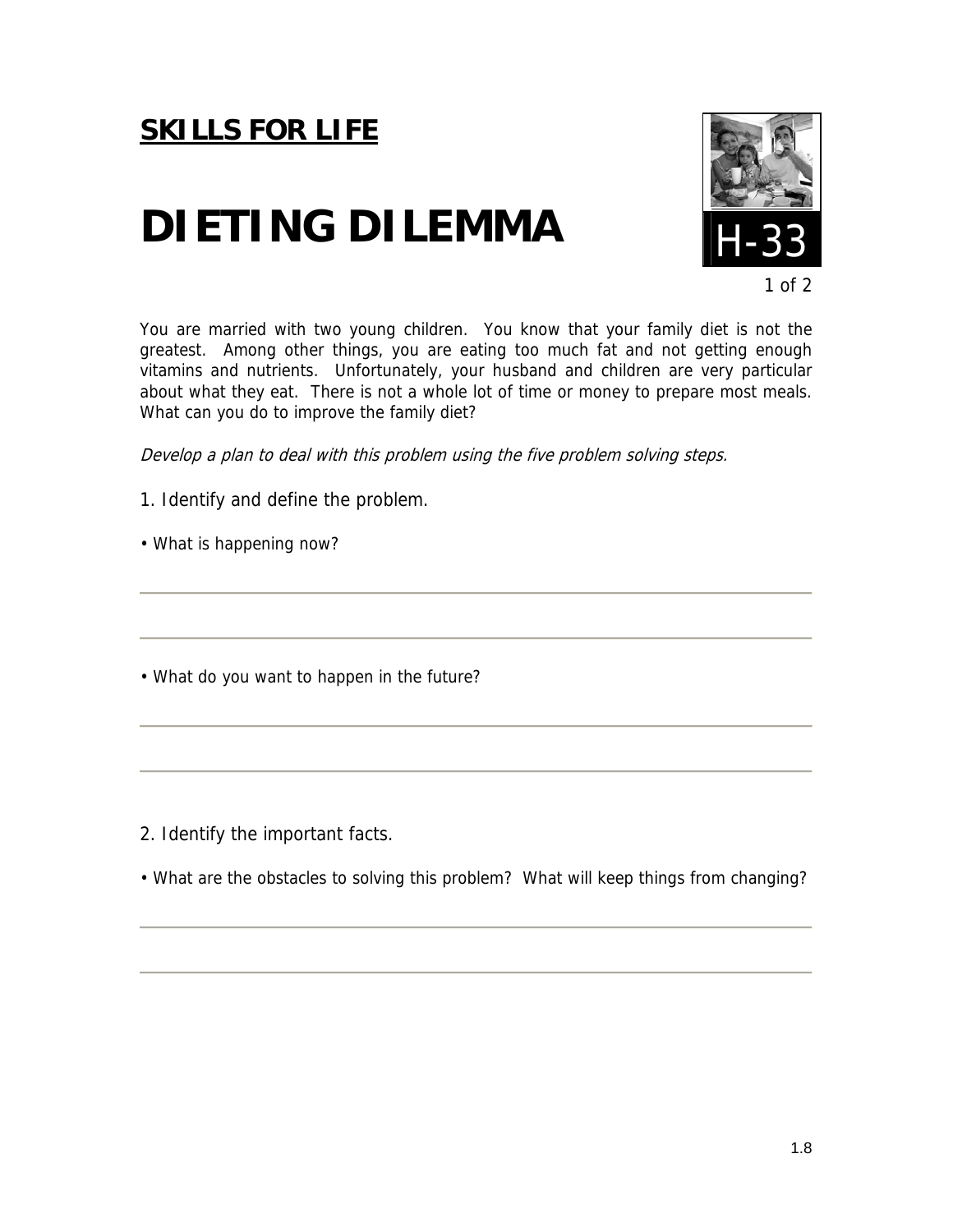3. Brainstorm solutions.

• What actions can you take that might help you overcome these obstacles and solve this problem?

4. Decide and Act.

• What needs to be done first? Put your solutions in the order that you think they need to be tried. For the solution you list first, determine who will do it, the resources that are needed, and the possible steps that will need to be taken to accomplish it.

5. Evaluate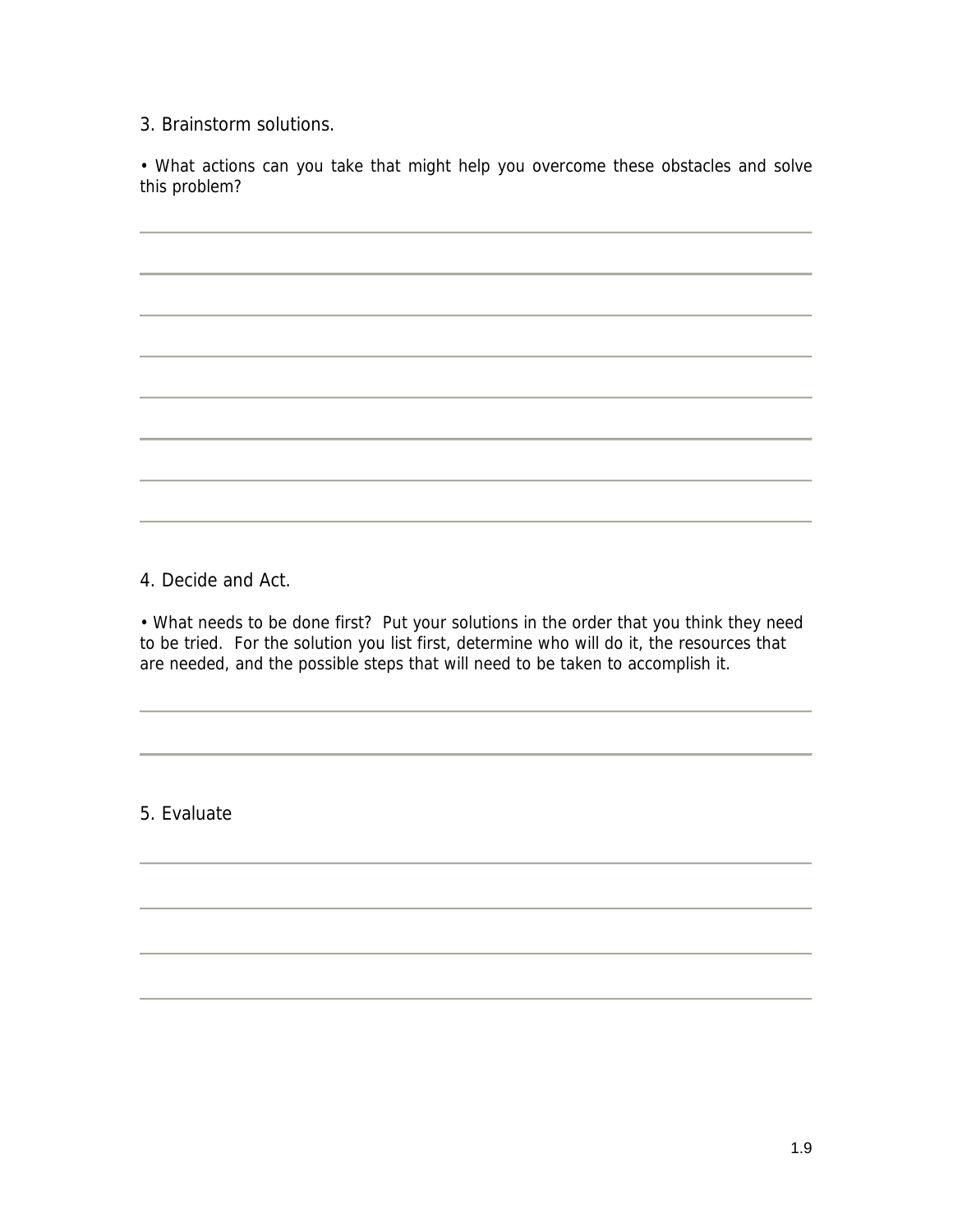# **PROBLEM SOLVING**



1 of 3

We all have problems. Do you ever have trouble solving your problems? When you do have trouble solving a problem, you may act in one of the ways listed below. Look at the list and see which of the ways you have acted.

- 1. You decided not to deal with the problem or avoided it
- 2. You talked about the problem all the time but never did anything about it.
- 3. You developed different ways to solve the problem but never tried any of them.
- 4. You kept trying to solve your problem in the same way even though it did not work the first time.

To avoid acting in these ways, the next time you have a problem try using the five "Problem Solving Steps" that are listed below. Answer the questions at each step.

#### PROBLEM SOLVING STEPS

1. Identify and define the problem.

• What is happening right now?

• What do you want to happen in the future?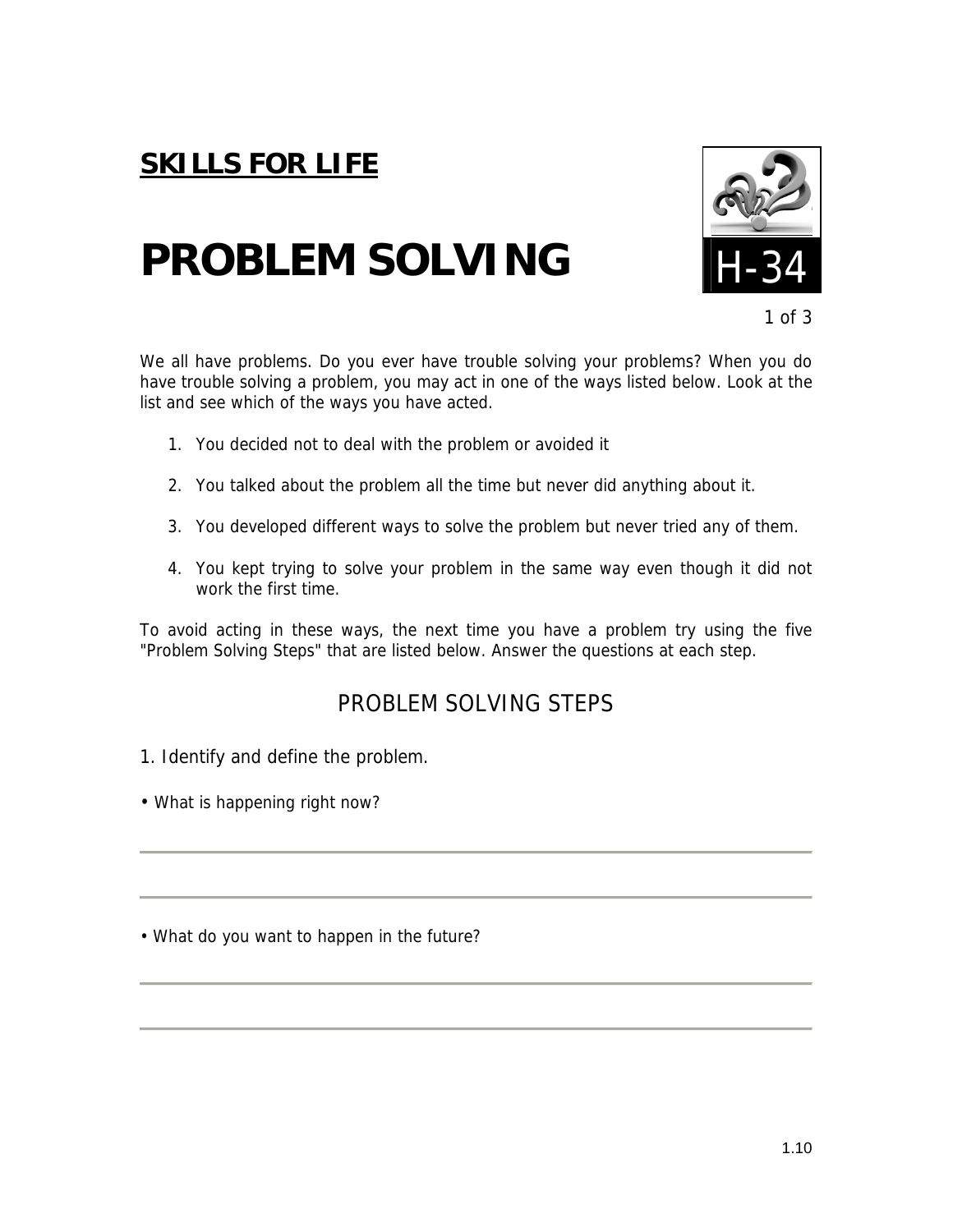2. Identify the important facts of the problem.

Who? What? When? Where? How?

What people, places, and things are involved or keep you from solving the problem?

3. Think about all the possible solutions to this problem.

What could you do to solve this problem? List a solution on each line. Do not rule out any solutions at this time.

\_\_\_\_\_\_\_\_\_\_\_\_\_\_\_\_\_\_\_\_\_\_\_\_\_\_\_\_\_\_\_\_\_\_\_\_\_\_\_\_\_\_\_\_\_\_\_\_\_\_\_\_\_\_\_\_\_\_\_\_\_\_\_\_\_

\_\_\_\_\_\_\_\_\_\_\_\_\_\_\_\_\_\_\_\_\_\_\_\_\_\_\_\_\_\_\_\_\_\_\_\_\_\_\_\_\_\_\_\_\_\_\_\_\_\_\_\_\_\_\_\_\_\_\_\_\_\_\_\_\_

\_\_\_\_\_\_\_\_\_\_\_\_\_\_\_\_\_\_\_\_\_\_\_\_\_\_\_\_\_\_\_\_\_\_\_\_\_\_\_\_\_\_\_\_\_\_\_\_\_\_\_\_\_\_\_\_\_\_\_\_\_\_\_\_\_

\_\_\_\_\_\_\_\_\_\_\_\_\_\_\_\_\_\_\_\_\_\_\_\_\_\_\_\_\_\_\_\_\_\_\_\_\_\_\_\_\_\_\_\_\_\_\_\_\_\_\_\_\_\_\_\_\_\_\_\_\_\_\_\_\_

\_\_\_\_\_\_\_\_\_\_\_\_\_\_\_\_\_\_\_\_\_\_\_\_\_\_\_\_\_\_\_\_\_\_\_\_\_\_\_\_\_\_\_\_\_\_\_\_\_\_\_\_\_\_\_\_\_\_\_\_\_\_\_\_\_

\_\_\_\_\_\_\_\_\_\_\_\_\_\_\_\_\_\_\_\_\_\_\_\_\_\_\_\_\_\_\_\_\_\_\_\_\_\_\_\_\_\_\_\_\_\_\_\_\_\_\_\_\_\_\_\_\_\_\_\_\_\_\_\_\_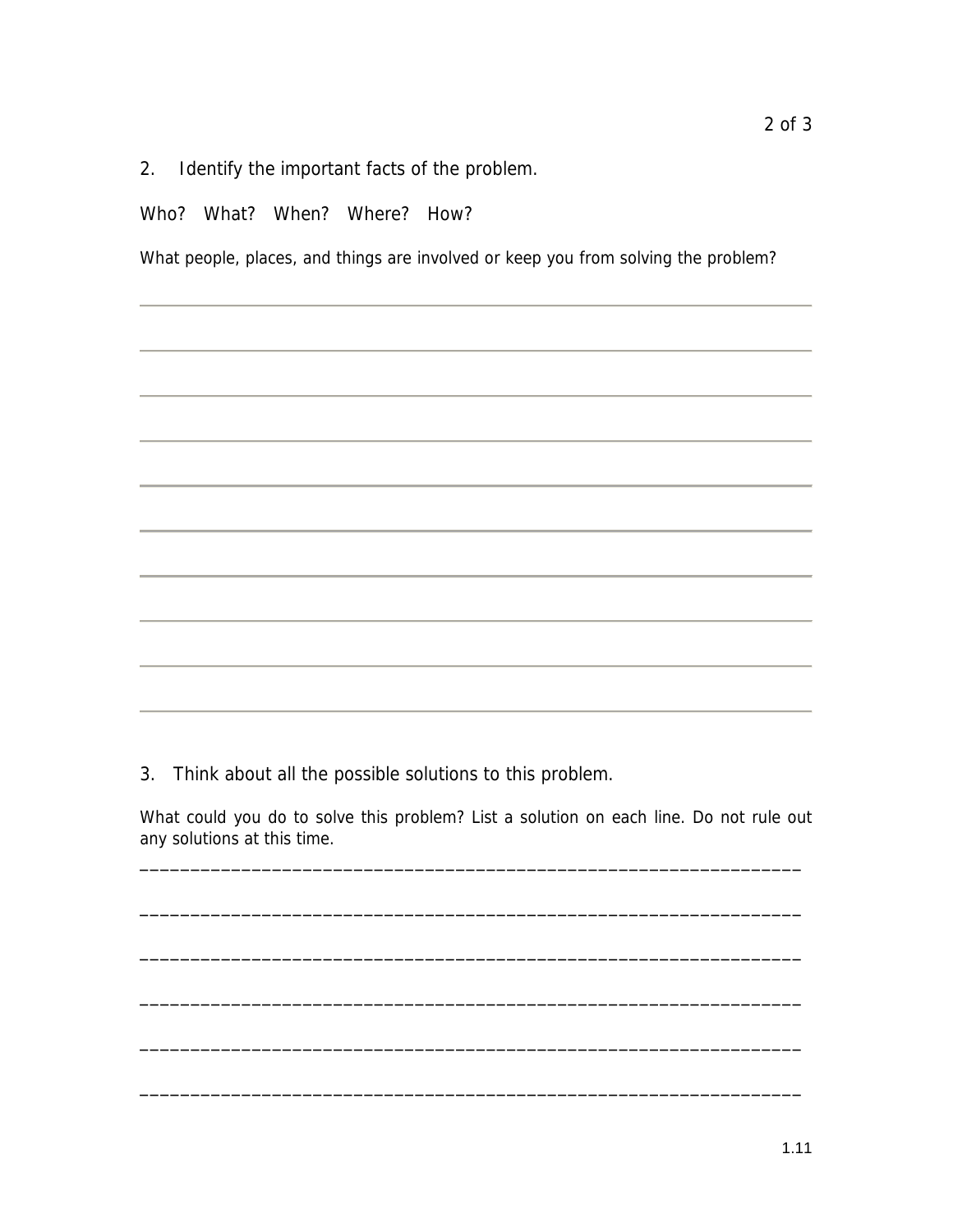4. Choose one of your solutions and make a plan to try it.

Think about the benefits, costs, and possible results of each solution you listed in step 3. Then number your solutions in the order you want to try them. Cross out solutions that are too expensive or not possible. Then take the solution you want to try first and answer these questions. Who will do what? What steps will they take? When will they do it? Where will they do it? What materials or resources will they need? Now try your solution.

| Who? | How? When? | Materials or Resources |
|------|------------|------------------------|
|      |            |                        |
|      |            |                        |
|      |            |                        |
|      |            |                        |
|      |            |                        |
|      |            |                        |
|      |            |                        |
|      |            |                        |

5. Decide how well the solution you chose is working.

• Did your solution work? If not, change it or pick the second solution off your list in step 3 and try it. Do steps 4 and 5 over for each solution you try.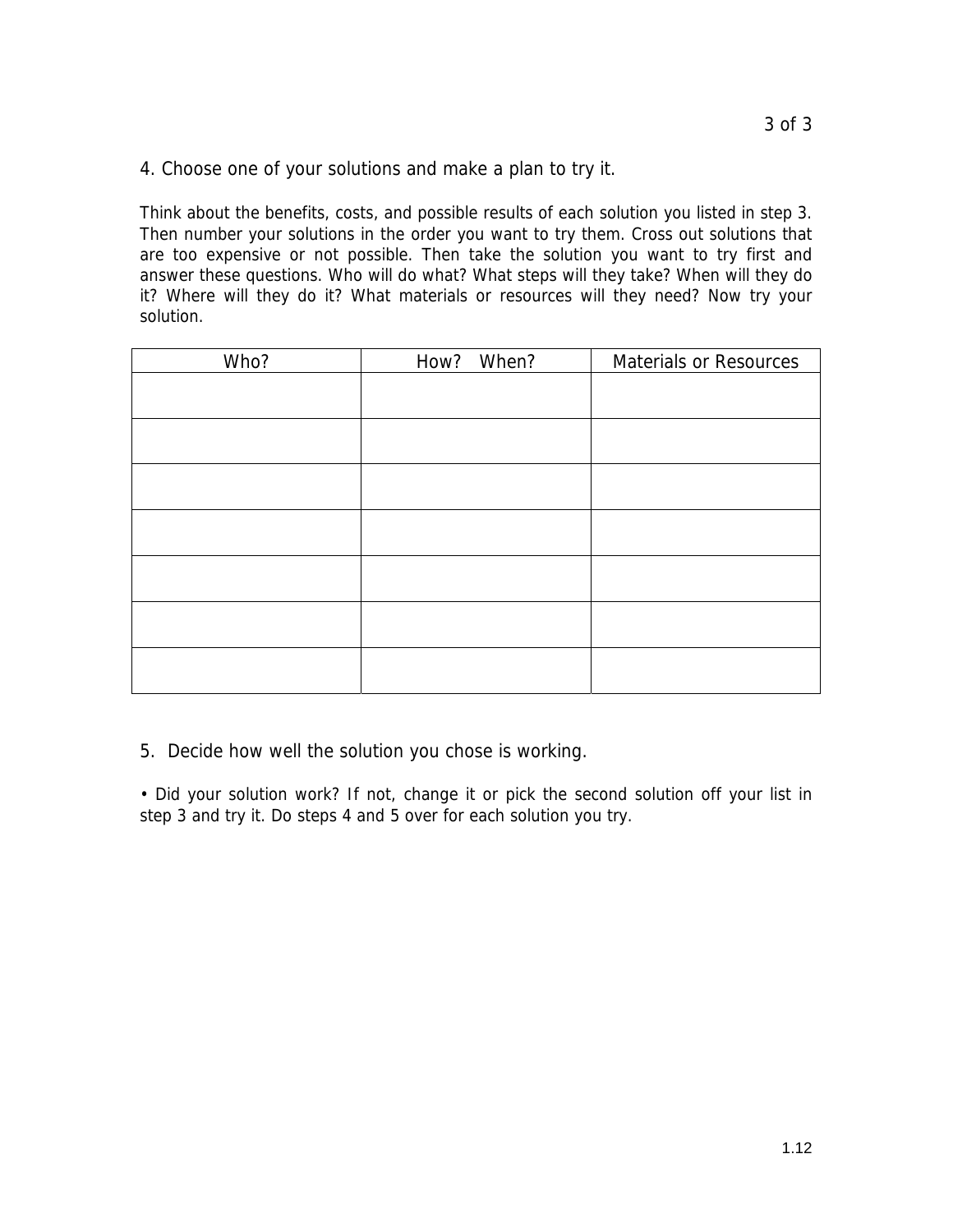# **LABEL LINGO** H-35



1 of 3

Surveys claim that 8 out of 10 people read labels! Do you read them? If you do, you will see different key words and claims. The law requires that foods with these words meet certain standards. Some words and standards are described below:

| Free           | Product contains tiny or insignificant amount of fat, cholesterol,<br>sodium, sugar, and/or calories. For example, Fat-Free means<br>food has less than "X" grams of fat per serving. Cholesterol<br>Free means food has less than 2 milligrams of cholesterol and<br>2 grams (or less) of saturated fat per serving. Calorie Free has<br>less than 5 calories. Sodium Free means less than 5 milligrams<br>of sodium |
|----------------|-----------------------------------------------------------------------------------------------------------------------------------------------------------------------------------------------------------------------------------------------------------------------------------------------------------------------------------------------------------------------------------------------------------------------|
| Low            | Food could be eaten fairly often without exceeding dietary<br>guidelines. For example, `Low in fat' means food has 3 grams<br>(or less) of fat per serving. Low Calorie means 40 calories or<br>less. Low Sodium means 140 milligrams or less of sodium.                                                                                                                                                              |
| Lean           | Food has less than 10 grams of fat, 4 grams of saturated fat,<br>and 95 milligrams of cholesterol per serving.                                                                                                                                                                                                                                                                                                        |
| Reduced, less  | Means that the product contains 25% less nutrients or than,<br>fewer calories than a comparable product. For example, a diet<br>form of cheese might have 25% less fat than the normal<br>brand.                                                                                                                                                                                                                      |
| Light (Lite)   | 1/3 less calories or 50% less fat or ? the sodium of the original<br>brand of that food.                                                                                                                                                                                                                                                                                                                              |
| More           | One serving of this food has at least 10% more of the Daily<br>Value of a vitamin, mineral, or fiber than usual.                                                                                                                                                                                                                                                                                                      |
| Good Source of | A single serving contains 10 to 19% of the Daily Value of a<br>vitamin, mineral, or fiber.                                                                                                                                                                                                                                                                                                                            |
| High           | This term can be used if the food contains 20% or more of the<br>Daily Value for a particular nutrient in a serving.                                                                                                                                                                                                                                                                                                  |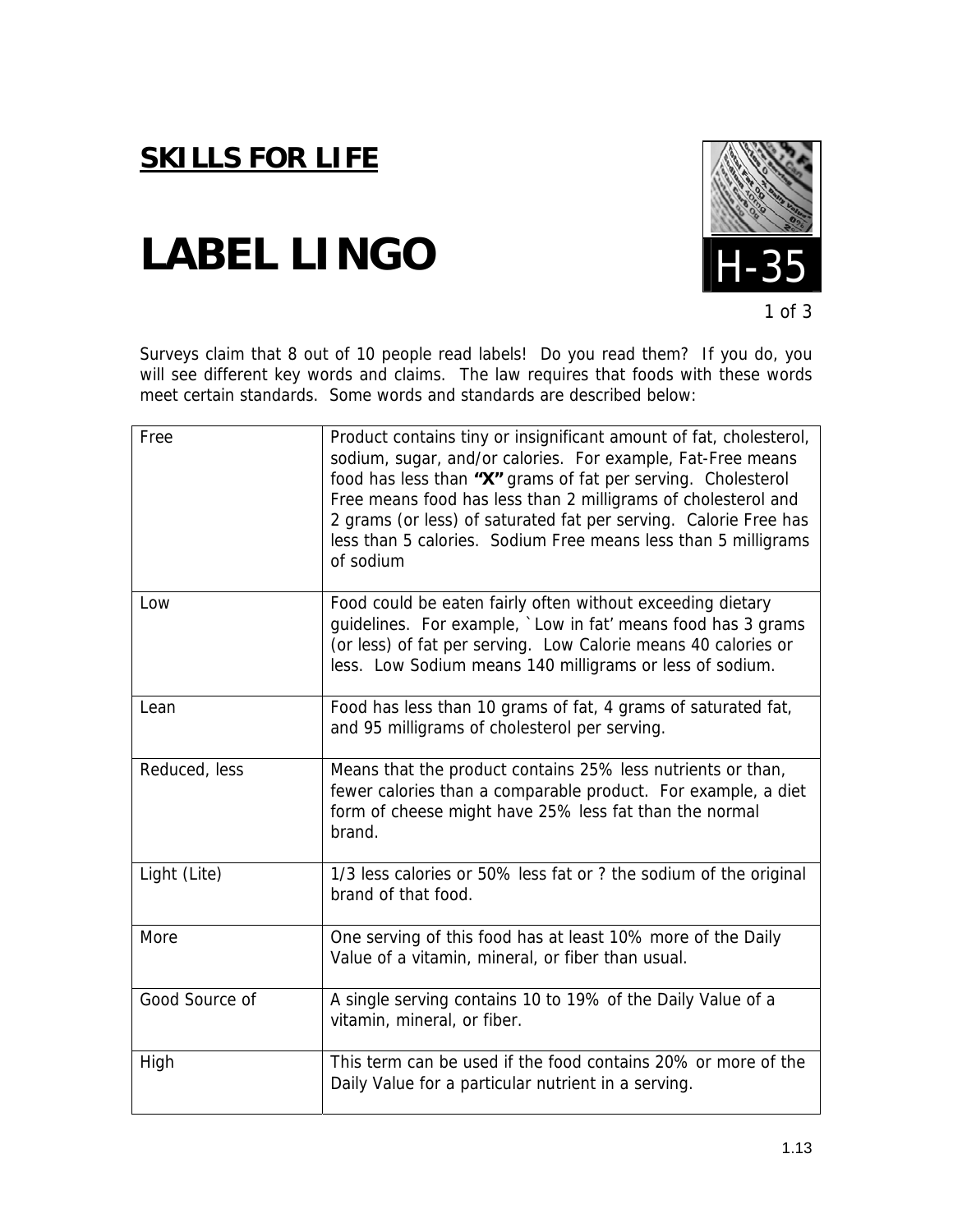#### **THE CLAIMS**

Some food products may also carry health claims. These claims describe the relationship between a nutrient the product contains and its role in reducing the risk of a disease or health-related condition. For example, a high fiber food may claim to help reduce cancer. Foods must meet certain nutrient levels to make claims. Some examples of claims allowed by law include:

- High in calcium reduces risk of Osteoporosis
- High in fiber reduces risk of Cancer
- Low in sodium reduces risk of High Blood Pressure
- Low in saturated fat and cholesterol reduces risk of Heart Disease
- Low in (a particular nutrient such as fat) reduces risk of Cancer
- Fruits, Vegetables, and Grain Products reduce risk of Heart Disease

Use labels to help you make healthier food choices and to avoid too much fat, salt, and sugar.

Source: Various including American Heart Association; Giant Food Inc., Eater's Almanac, Spring 1993; USDA, Food and Drug Administration; and Irena Chambers, The Great Food Almanac, 1994.

| Nutrition Facts<br>Serving Size 1/2 cup (114g)<br>Servings Per Container 4 |                |                                                                                                                           |                   |                                     |                                     |  |
|----------------------------------------------------------------------------|----------------|---------------------------------------------------------------------------------------------------------------------------|-------------------|-------------------------------------|-------------------------------------|--|
| <b>Amount Per Serving</b>                                                  |                | Vitamin A 80%                                                                                                             |                   |                                     | Vitamin C 60%                       |  |
| Calories from Fat 30<br><b>Calories 90</b>                                 |                | Calcium 4%                                                                                                                | ٠                 | Iron 4%                             |                                     |  |
|                                                                            | % Daily Value* | Percent Daily Values are based on a 2,000                                                                                 |                   |                                     |                                     |  |
| <b>Total Fat 3g</b>                                                        | 5%             | calorie diet. Your daily values may be higher<br>or lower depending on your calorie needs:<br>Calories:<br>2,500<br>2,000 |                   |                                     |                                     |  |
| Saturated Fat 0g                                                           | 0%             |                                                                                                                           |                   |                                     |                                     |  |
| <b>Cholesterol Omg</b>                                                     | 0%             | Total Fat                                                                                                                 | Less than         | 65g                                 | 80g                                 |  |
| Sodium 300mg                                                               | 13%            | Cholesterol Less than                                                                                                     | Sat Fat Less than | 20 <sub>g</sub><br>300mg            | 25g<br>300mg                        |  |
| <b>Total Carbohydrate 13g</b>                                              | 4%             | Sodium                                                                                                                    | Less than         | 2,400mg                             | 2,400mg                             |  |
| Dietary Fiber 3g                                                           | 12%            | Total Carbohydrate<br>Dietary Fiber                                                                                       |                   | 300 <sub>G</sub><br>25 <sub>g</sub> | 375 <sub>Q</sub><br>30 <sub>g</sub> |  |
| Sugars 3g                                                                  |                |                                                                                                                           |                   |                                     |                                     |  |
| Protein 3g                                                                 |                | Calcries per gram:<br>Fat 9 · Carbohydrate 4 · Protein 4                                                                  |                   |                                     |                                     |  |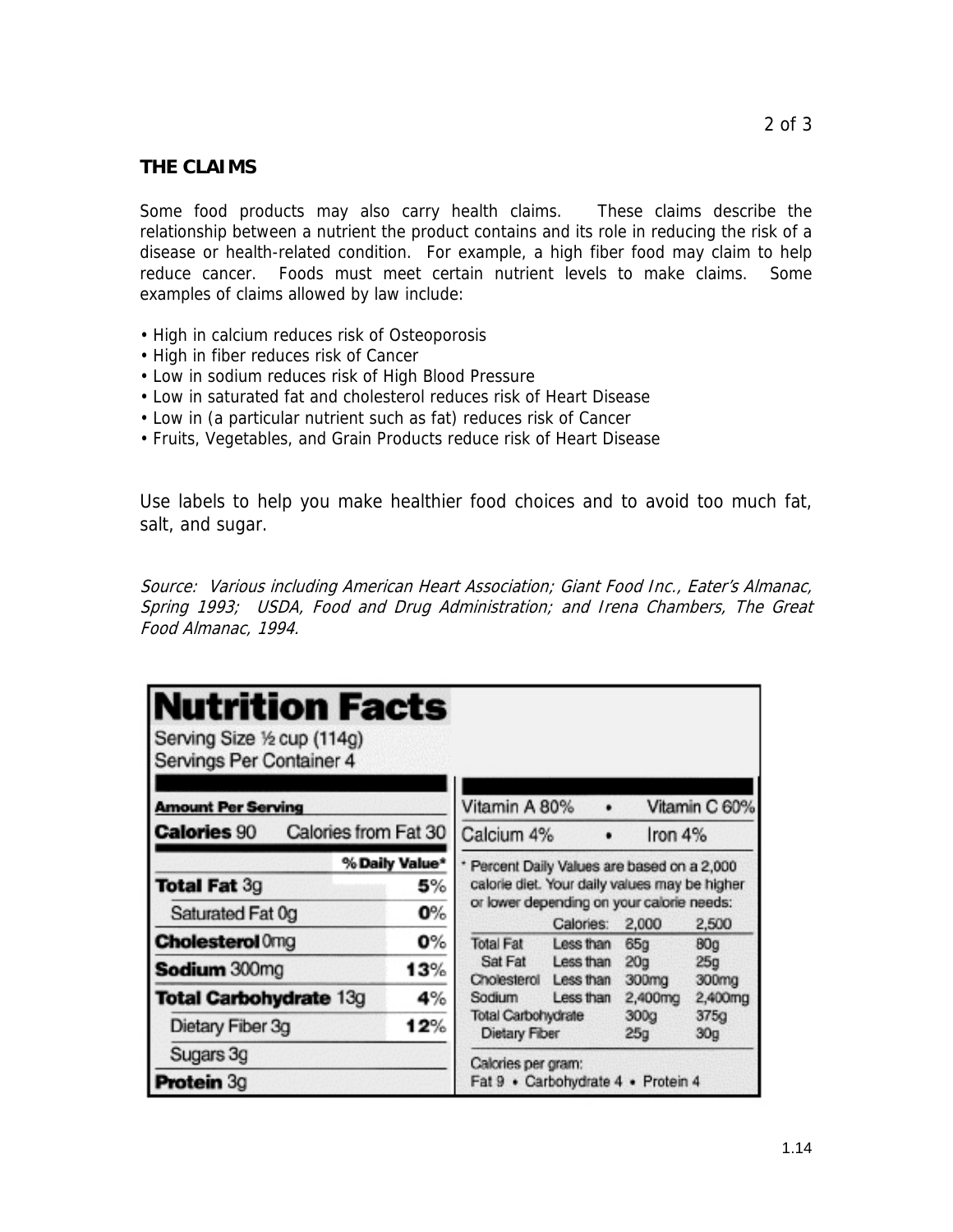#### **DEFINITIONS**

**SERVING SIZE -** Is your serving the same size as the one on the label above? If you eat double the serving size listed, you need to double the nutrient and calorie values. If you eat onehalf the serving size shown here, you will cut the nutrient and calorie values in half. Similar food products now have similar serving sizes.

**CALORIES -** Are you overweight? Cut back a little on calories! Look here to see how a serving of the food adds to your daily total. An active woman that is 5'4" tall and weighs 138 lbs. needs about 2,200 calories each day. An active man that is 5'10" tall and weighs 174 lbs. needs about 2,900 calories each day. How about you?

**TOTAL CARBOHYDRATE -** When you cut down on fat, you can eat more carbohydrates. Carbohydrates are in foods like bread, potatoes, fruits and vegetables. Choose these often! They give you more nutrients than sugars like soda pop and candy.

**DIETARY FIBER -** Grandmother called it `roughage,' but her advice to eat more is still up-todate! That goes for both soluble and insoluble kinds of dietary fiber. Fruits, vegetables, wholegrain foods, beans and peas are all good sources and can help reduce the risk of heart disease and cancer.

**PROTEIN -** Most Americans get more protein than they need. Where there is animal protein, there is also fat and cholesterol. Eat small servings of lean meat, fish and poultry. Use skim or low-fat milk, yogurt and cheese. Try vegetable proteins like beans, grains and cereals.

**VITAMINS & MINERALS -** Your goal here is 100% of each for the day. Don't count on one food to do it all. Let a combination of foods add up to a winning score.

**TOTAL FAT -** Aim Low: Most people need to cut back on fat! Too much fat may contribute to heart disease and cancer. Try to limit your calories from fat. For a healthy heart, choose foods with a big difference between the total number of calories and the number of calories from fat.

**SATURATED FAT -** A new kind of fat? No - saturated fat is part of the total fat in food. It is listed separately because it's the key player in raising blood cholesterol and your risk of heart disease. Eat less!

**CHOLESTEROL -** Too much cholesterol - a second cousin to fat- can lead to heart disease. Challenge yourself to eat less than 300mg each day.

**SODIUM** - You can call it `salt,' the label calls it `sodium.' Either way, it adds up to high blood pressure in some people. So keep your sodium intake low - 2,400 to 3,000 mg or less each day. The American Heart Association recommends no more than 3,000 mg sodium per day for healthy adults.

#### **DAILY VALUE**

Feel like you're drowning in numbers? Let the Daily Value be your guide. Daily Values are listed for people who eat 2,000 or 2,500 cal. each day. If you eat more, your personal daily value may be higher than what's listed on the label. If you eat less, your personal daily value may be lower. For fat, saturated fat, cholesterol and sodium, choose foods with a low % Daily Value. For total carbohydrate, dietary fiber, vitamins and minerals, your daily value goal is to reach 100% of each.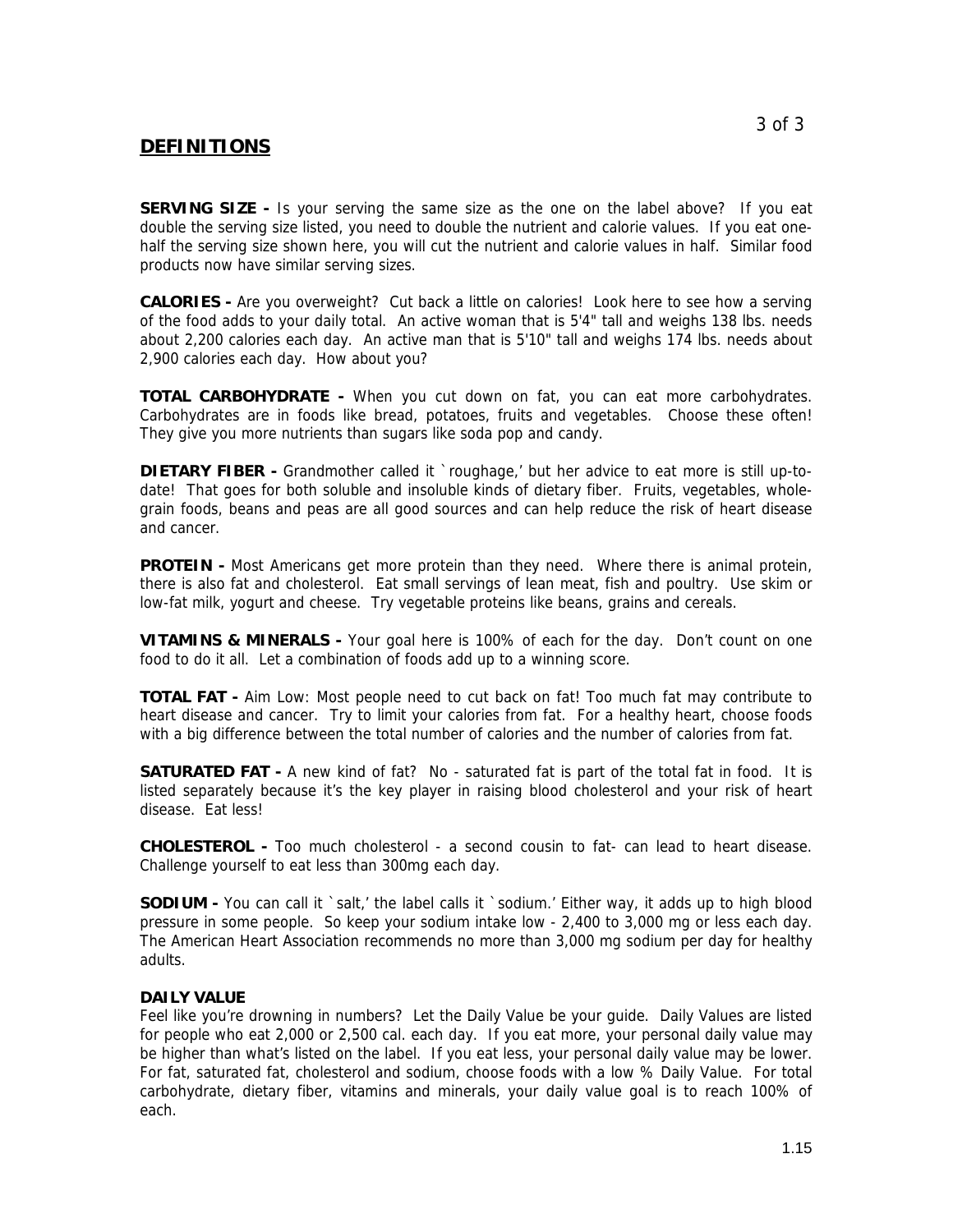# TACOS

Serves 6 people.



#### **INGREDIENTS**

- 1 pound of lean ground beef
- 2 teaspoons chili powder
- 1/4 cup of water
- 1/4 teaspoon of garlic powder
- 1/4 cup of onion, chopped
- 1/4 cup of celery and/or green pepper, chopped (optional)
- 1/2 teaspoon of basil
- 1/2 teaspoon of oregano
- 1 cup of lettuce, shredded
- 1/2 cup cheese, shredded
- 12 taco shells

#### **EQUIPMENT**

- Measuring cups
- Measuring spoons
- 2 or more small bowls
- 1 large skillet

#### **DIRECTIONS**

- 1. Brown ground beef with onion and optional vegetables in skillet. Drain off fat.
- 2. In the same skillet, add the chili powder, garlic, basil, oregano, and water.
- 3. Bring the mixture to a boil. After boiling, reduce heat and simmer for 10 to 15 minutes. Stir occasionally until mixture is dry and crumbly.
- 4. Fill taco shells with about 2 tablespoons of the ground beef mixture. Top your tacos with lettuce, onion, cheese, or whatever you may desire. ENJOY!

Source: Various; Collected by the Cooperative Extension Service of the University of Maryland System